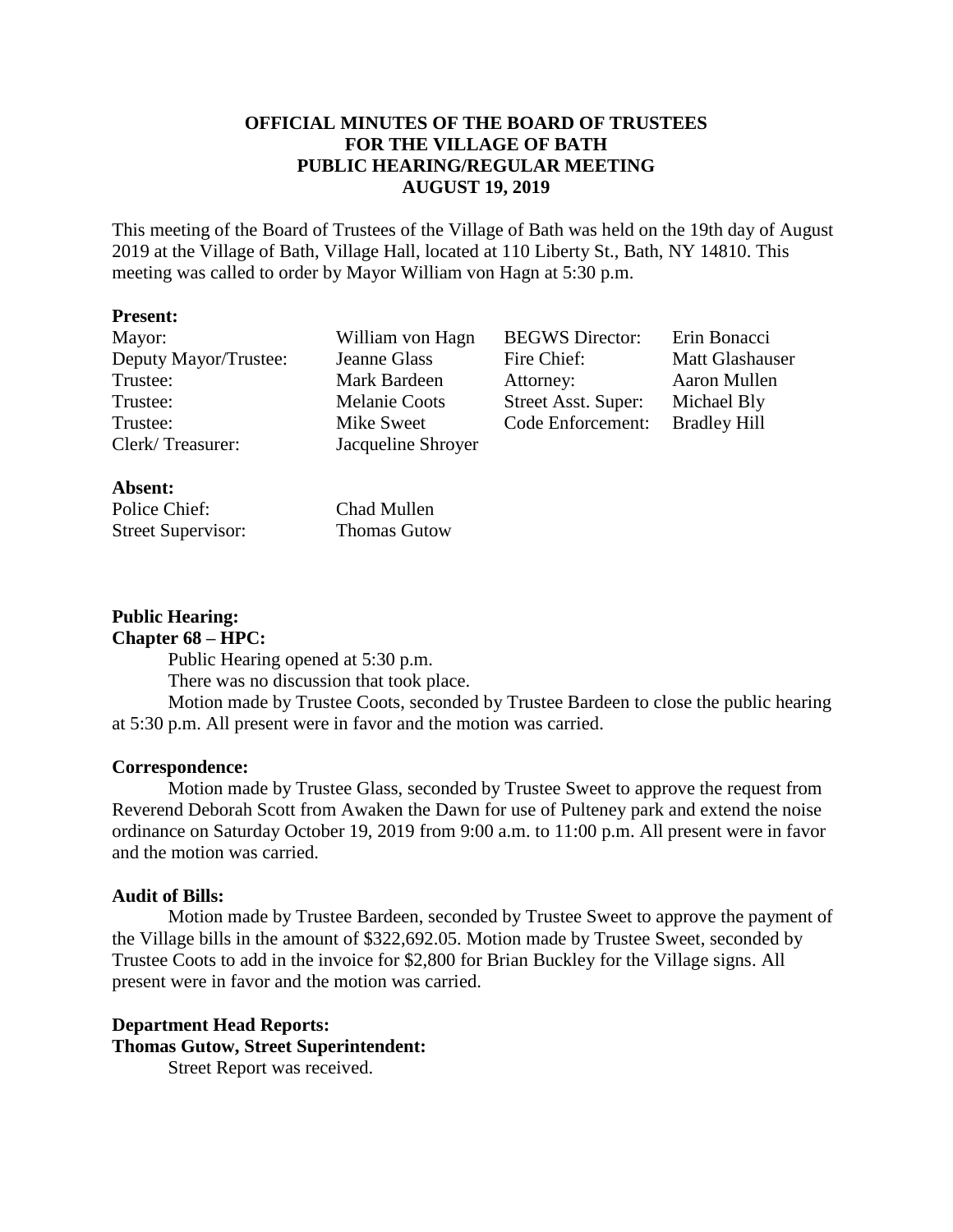### **Chad Mullen, Police Chief:**

Police Report was received.

### **Bradley Hill, Code Enforcement:**

Code Enforcement Report was received.

### **Matthew Glashauser, Fire Chief:** Fire Department Report was received.

# **Erin Bonacci, BEGWS Director:**

BEGWS Minutes were received.

### **Jacqueline Shroyer, Clerk/Treasurer Report:**

Clerk/Treasurer Report was received.

Motion made by Trustee Glass, seconded by Trustee Coots to approve the following budget amendments. All present were in favor and the motion was carried.

Budget Amendment:

Increase A2261 – Stop DWI Revenue by \$9,000. Decrease A2615 – Stop DWI Revenue by \$9,000. Per Auditors – Move out of Fines and Forfeiture Classification

Increase A3389 – State Aid – Other Public Safety by \$29,000 Increase A3120.2 – Police Dept – Equipment by \$29,000 For Police Vehicle Grant

Increase A3989.4 – Misc. Public Safety – Contractual by \$10,000. Increase A511 – Appropriated Reserve by \$10,000.

# **Committee Reports:**

## **Mayor von Hagn:**

Motion made by Trustee Sweet, seconded by Trustee Coots to approve the Bath Central School Bus Banner to be hung on the Village Clock for 2 weeks at the beginning of school. All present were in favor and the motion was carried.

# **New Business:**

### **Chapter 68 – HPC:**

Motion made by Trustee Bardeen, seconded by Trustee Glass to approve Local Law #3 modifying eligibility for the historic preservation commission. All present were in favor and the motion was carried.

### **Steuben County – Stop DWI Agreement:**

Motion made by Trustee Bardeen, seconded by Trustee Coots to approve the 2019 Steuben County DWI Agreement. All present were in favor and the motion was carried.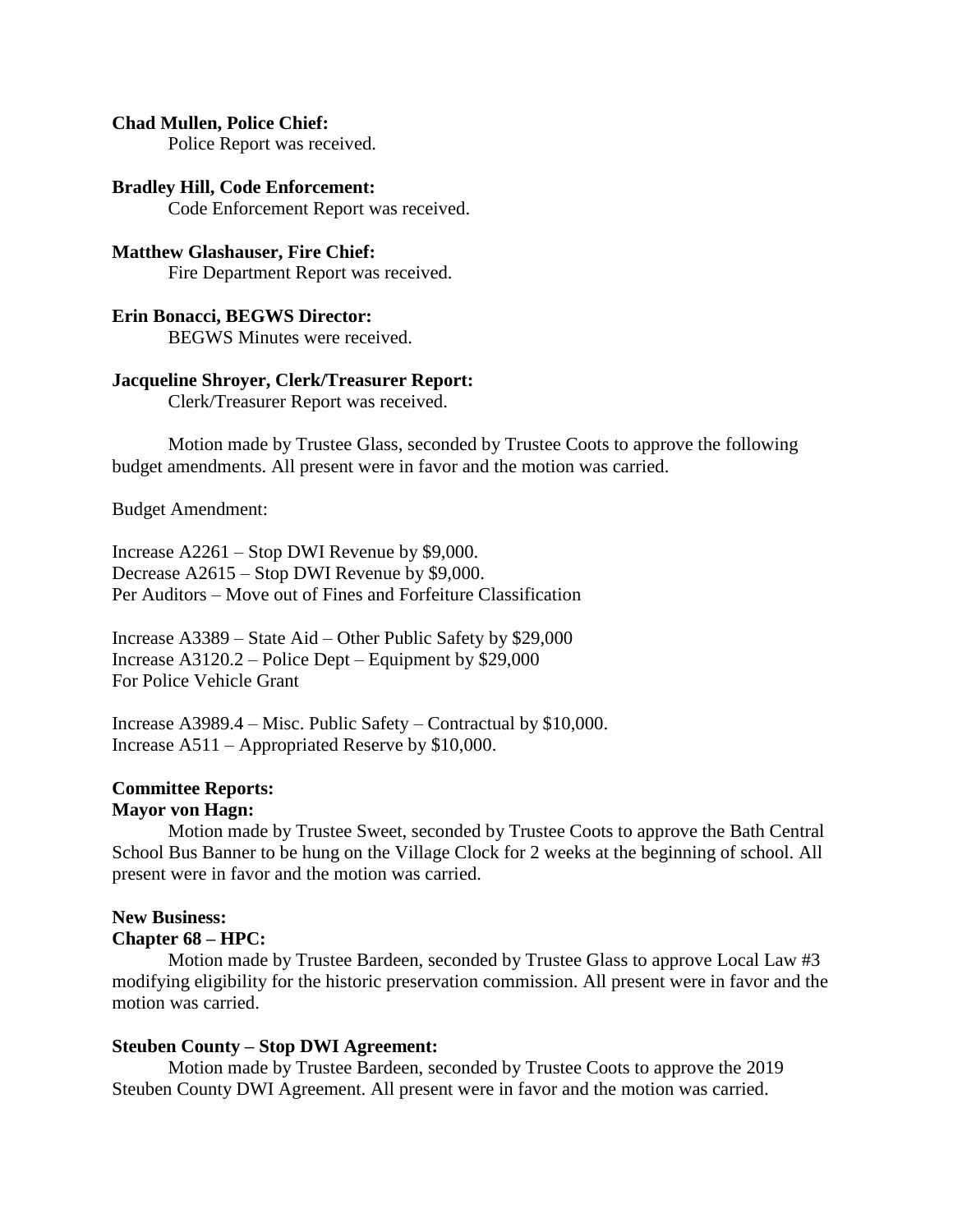### **Crosswalk by Library:**

Motion made by Trustee Coots, seconded by Trustee Glass to approve the Village to build a crosswalk on W. Morris St by the Dormann Library for up to \$1,500. All present were in favor and the motion was carried.

### **Standard Work Day and Reporting Resolution:**

Motion made by Trustee Bardeen, seconded by Trustee Sweet to accept the Standard Work Day and Reporting Resolution for Elected and Appointed Officials for the New York State Retirement System. All present were in favor and the motion was carried.

### **Dispatcher Training – November:**

Motion made by Trustee Coots, seconded by Trustee Glass to approve the dispatcher, Patty Ingraham, to go to dispatcher training in November 2019. All present were in favor and the motion was carried.

### **Approval of Auction Items for Steuben County Auction:**

Motion made by Trustee Sweet, seconded by Trustee Coots to approve the Village assets to go to the Steuben County Auction in September, these assets the 4 cylinder town behind water pump, the 2010 and the 2013 police chargers, bicycles, and the miscellaneous office furniture that has all been declared excess. All present were in favor and the motion was carried.

### **NYSEFC Principle Payment:**

Motion made by Trustee Bardeen, seconded by Trustee Glass to approve the principle payment to NYSEFC in the amount of \$53,500 from the Sewer Capital Fund. All present were in favor and the motion was carried.

### **Daloia Fiream Training – September:**

Motion made by Trustee Sweet, seconded by Trustee Coots to approve Police Officer Daloia to attend instructional firearm training in September. All present were in favor and the motion was carried.

#### **MOU for Bath Firearm Range:**

Motion made by Trustee Coots, seconded by Trustee Bardeen to approve the Memorandum of Agreement between Bath LE Range Agencies and the Local and State Police Agencies for use of the Firearm Range. All present were in favor and the motion was carried.

### **Adjourn Regular Meeting/Executive Session:**

Motion made by Trustee Bardeen, seconded by Trustee Sweet to adjourn the regular meeting of the Board of Trustees of the Village of Bath at 6:47 p.m. to go into executive session for pending purchase of a property and health of an employee. Code Enforcement, Brad Hill, was asked to join executive session. All present were in favor and the motion was carried.

### **Return to Regular Session:**

Motion made by Trustee Coots, seconded by Trustee Bardeen to return to regular session at 7:24 p.m. All present were in favor and the motion was carried.